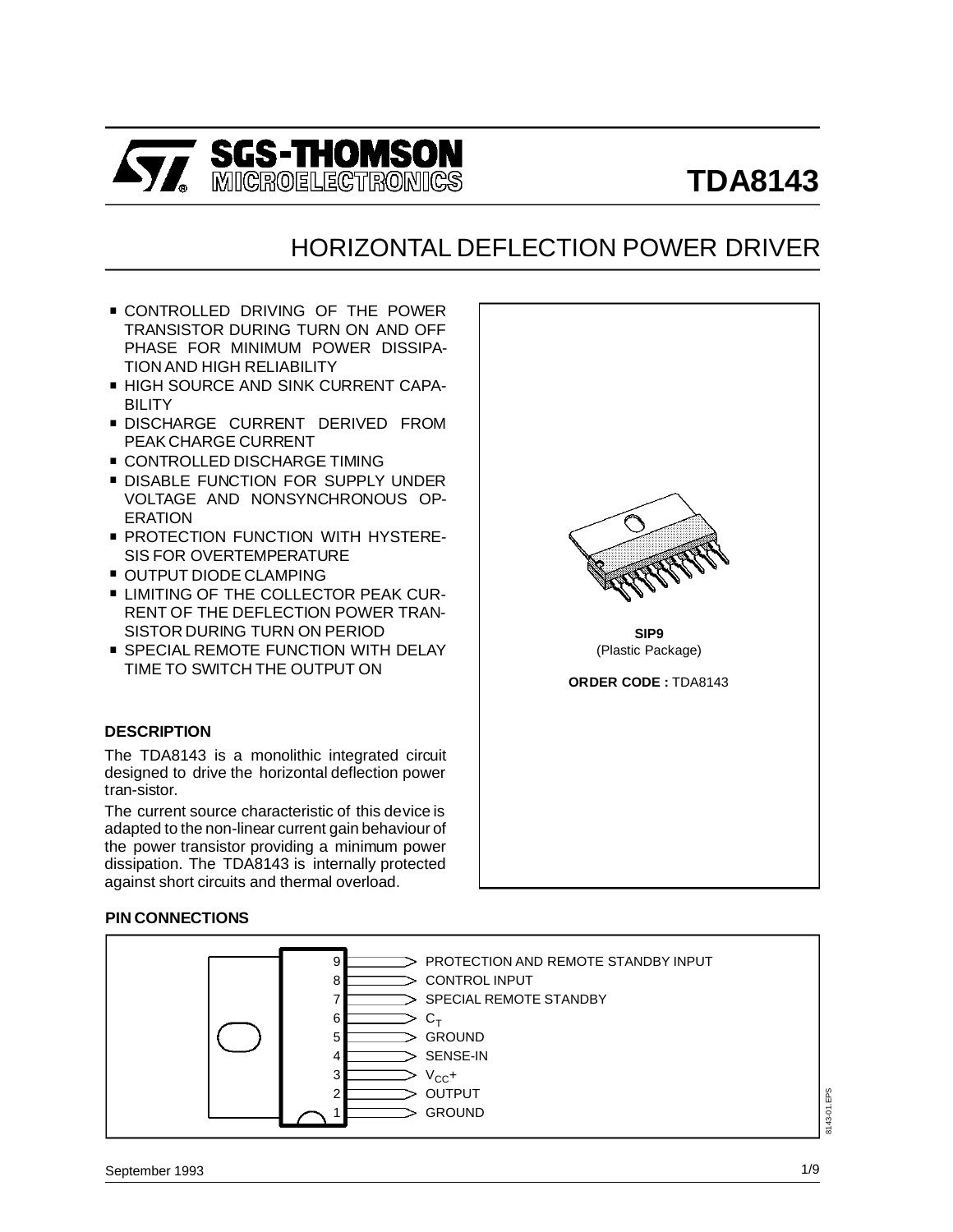#### **PIN FUNCTIONS**

| <b>Pin</b>    | <b>Name</b>                                   | <b>Function</b>                                                                                                                        |             |  |
|---------------|-----------------------------------------------|----------------------------------------------------------------------------------------------------------------------------------------|-------------|--|
|               | Power Ground                                  | Common Ground                                                                                                                          |             |  |
| $\mathcal{P}$ | Ouptut                                        | Device Output                                                                                                                          |             |  |
| 3             | <b>Vcc</b>                                    | Supply Voltage                                                                                                                         |             |  |
| 4             | Sense Input                                   | Input voltage that determines output current.                                                                                          |             |  |
| 5             | Sense GND                                     | Reference Ground for Input Voltage at SENSE INPUT.                                                                                     |             |  |
| 6             | $C$ <sub>EXT</sub>                            | Capacitor between this terminal and SENSE GROUND determines the current<br>slope dlo/dt during OFF phase.                              |             |  |
| 7             | Special Remote/Standby                        | Low level at this input sets the device after a delay time $tdr$ in the standby mode<br>independent from CONTROL INPUT (2nd priority). |             |  |
| 8             | Control Input                                 | High level at this input switches the BU508 off, low level switches the BU508 on.                                                      |             |  |
| 9             | <b>Protection and Remote</b><br>Standby Input | A high level at this input switches the BU508 off independent from all other inputs<br>(1st priority).                                 | 3143-01.TBL |  |

#### **BLOCK DIAGRAM**



#### **ABSOLUTE MAXIMUM RATINGS**

| Symbol                         | <b>Parameter</b>                 | Value              | Unit        |
|--------------------------------|----------------------------------|--------------------|-------------|
| $V_{\rm CC}$                   | DC Supply Voltage                | 18                 |             |
| Ιd                             | <b>Output Current</b>            | Internally Limited |             |
| $P_{\text{tot}}$               | <b>Power Dissipation</b>         | Internally Limited |             |
| $T_{\text{stg}}, T_{\text{i}}$ | Storage and Junction Temperature | $-40. + 150$       | ം           |
| $\mathsf{T}_{\mathsf{oper}}$   | <b>Operating Temperature</b>     | $0. + 70$          | $^{\circ}C$ |

## **THERMAL DATA**

| <b>Symbol</b>  | <b>Parameter</b>                            | Value | Unit          |
|----------------|---------------------------------------------|-------|---------------|
| $R_{th (i-a)}$ | Max.<br>Thermal Resistance Junction-ambient | 70    | °C/W          |
| $R_{th}$ (i-c) | Max.<br>Thermal Resistance Junction-case    | 10    | $\degree$ C/W |

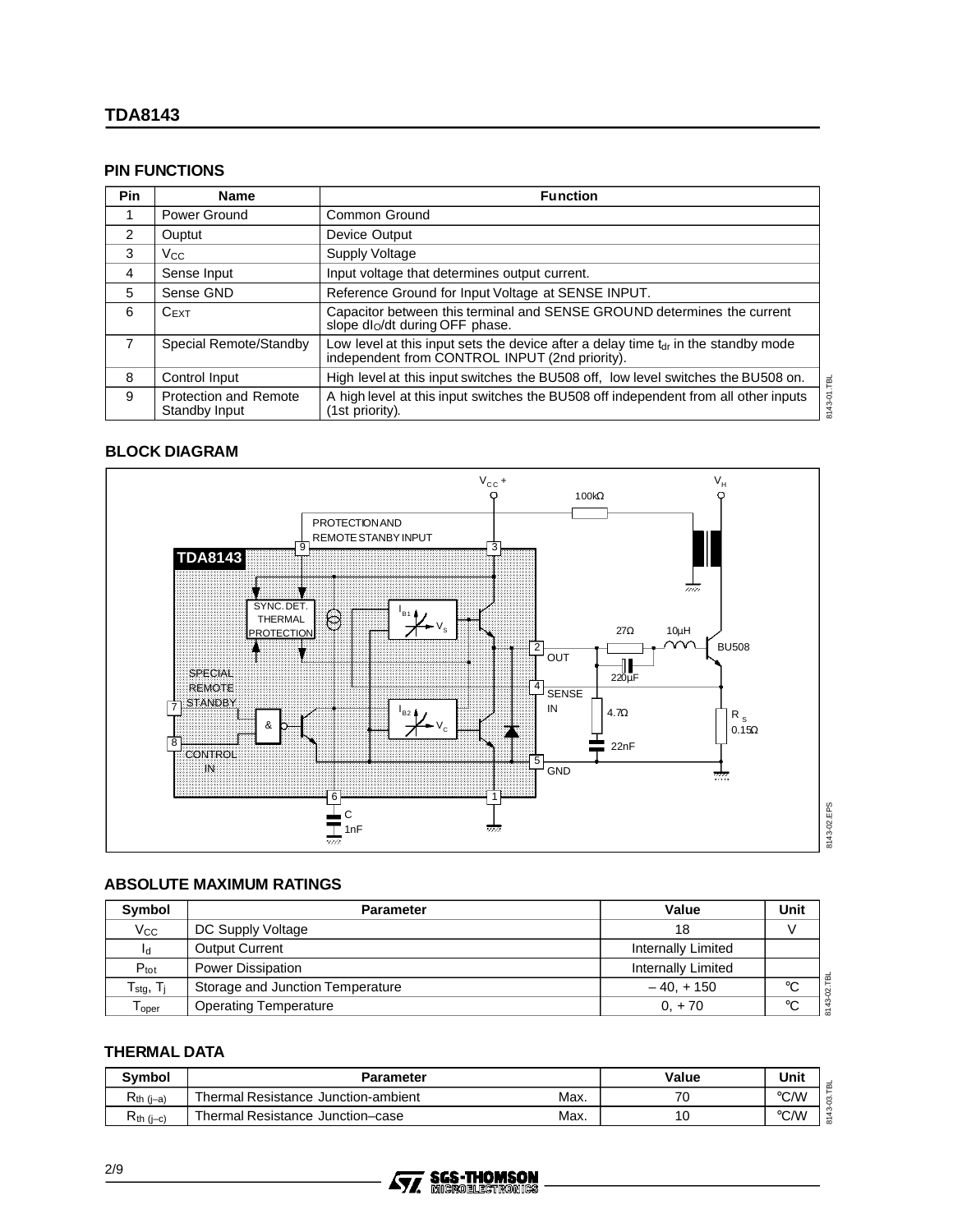| Symbol                 | <b>Parameter</b>                                                                                                                 | <b>Test Conditions</b>                                 | Min.           | Typ.                          | Max.           | <b>Unit</b>            |
|------------------------|----------------------------------------------------------------------------------------------------------------------------------|--------------------------------------------------------|----------------|-------------------------------|----------------|------------------------|
| $V_{\rm CC}$           | <b>Supply Voltage</b>                                                                                                            |                                                        | $\overline{7}$ |                               | 18             | V                      |
| lo                     | Quiescent Current                                                                                                                | All Inputs Open                                        | 10             | 15                            | 25             | mA                     |
| $I_{\text{D}0}$        | Positive Output Current (source)                                                                                                 |                                                        | 1.5            |                               |                | A                      |
| $I_{n0}$               | <b>Negative Output Current (sink)</b>                                                                                            |                                                        | $\overline{2}$ |                               |                | A                      |
| $I_{00}$               | Positive quiescent output current forcing<br>the output to 6 V and the sense input to<br>ground output externally forced to 6 V. | Remote Input1<br>Remote Input0                         | 120<br>50      | 150<br>80                     | 200<br>100     | mA<br>mA               |
| GON                    | Transconductance ON Phase (1)                                                                                                    | See Figure 1                                           | 1.8            | 2.0                           | 2.2            | AV                     |
| GOFF                   | Transconductance OFF Phase (2)                                                                                                   | See Figure 1                                           | 1.8            | 2.0                           | 2.2            | AV                     |
| GREMOTE                | <b>Transconductance Standby Mode</b>                                                                                             | Remote Input0                                          | 0.675          | 0.75                          | 0.825          | AV                     |
| I <sub>5</sub>         | <b>Current Source Pin 6</b>                                                                                                      | $V_7 = 500$ mV                                         | 135            | 165                           | 200            | $\mu A$                |
| RINS                   | Sense Input Resistance                                                                                                           | $V_S > 0$<br>$V_S < 0$                                 | 0.7<br>0.35    | $\mathbf{1}$<br>0.5           | 1.3<br>0.7     | $k\Omega$<br>$k\Omega$ |
| I <sub>INS</sub>       | Sense Input Bias Current                                                                                                         | $VS = 0$<br>Remote $Input = 1$                         | $-200$         | $-300$                        | $-400$         | μA                     |
| R <sub>SYN</sub>       | Synchronous Detection Input Resistance                                                                                           | $V_{SYN}$ < 7 V<br>$V_{SYN}$ > 7 V                     | 30<br>7        | 60<br>10                      | 150<br>15      | $k\Omega$<br>$k\Omega$ |
| <b>V<sub>THS</sub></b> | Threshold Voltage of the Synchronous<br>Detection Input                                                                          |                                                        | 1              | 1.8                           | 2.8            | V                      |
| <b>V<sub>SYN</sub></b> | SYNC DETECT Input Voltage                                                                                                        |                                                        |                |                               | 30             | V                      |
| V <sub>THA</sub>       | Threshold Voltage of Control Input                                                                                               |                                                        | 1.5            | $\overline{2}$                | 2.5            | $\vee$                 |
| <b>I</b> INA           | Pull up Current of Control Input                                                                                                 | $0 < V_{IN} < V_{THA}$<br>$V_{IN}$ > $V_{THA}$ + 0.5 V | $-50$<br>$-1$  | $-100$<br>0                   | $-160$<br>$+1$ | μA<br>μA               |
| V <sub>THE</sub>       | Threshold Voltage Remote Input                                                                                                   |                                                        | 1.5            | 2                             | 2.5            | $\vee$                 |
| I <sub>INB</sub>       | Pull-up Current of the Remote Input                                                                                              | $0 < V_{IN} < V_{THB}$<br>$V_{IN}$ > $V_{THB}$ + 0.5 V | $-50$<br>$-1$  | $-100$<br>0                   | $-160$<br>+ 1  | $\mu$ A<br>μA          |
| $t_{dr}$               | Remote Delay Time (3)                                                                                                            |                                                        | 190            | 250                           | 300            | μs                     |
| t <sub>don</sub>       | On Delay Time                                                                                                                    |                                                        |                | 3                             | 4.5            | μs                     |
| Vcc-Vout               | Output Voltage Drop for $I_{p0} = 1$ A                                                                                           |                                                        | $\overline{2}$ | 2.8                           | 3              | $\vee$                 |
| V <sub>CC</sub> ON     | Supply Voltage for Device "ON"                                                                                                   | $I_0 \geq 0$                                           | 5.8            | 6.4                           | 7.0            | $\vee$                 |
| V <sub>CC OFF</sub>    | Supply Voltage for Device "OFF"<br>(output internally switched to ground)                                                        |                                                        | 5.6            | V <sub>CC</sub> ON<br>$-0.2V$ | 6.8            | $\vee$<br>3143-04.TBL  |
| V <sub>S</sub> limit   | Sense Limit Voltage (4)                                                                                                          |                                                        | 0.8            | 0.9                           | 1              | $\vee$                 |

## **ELECTRICAL CHARACTERISTICS** (V<sub>CC</sub> = 12 V,  $T_{amb}$  = 25<sup>o</sup>C unless otherwise specified)

**Notes :** 1. G<sub>ON</sub> is measured with V<sub>4</sub> varying from 150mV to 350mV (Pin 6 is grounded)<br>
2. G<sub>OFF</sub> is measured with V<sub>6</sub> varying from 150mV to 350mV (Pin 4 is grounded)<br>
3. When the remote input goes from HIGH to LOW the

#### **TRUTH TABLE**

|                      | Logics Inputs                  |                                          | Output $I_0$                        | Mode                              |  |
|----------------------|--------------------------------|------------------------------------------|-------------------------------------|-----------------------------------|--|
| <b>Control Input</b> | <b>Remote/Standby</b>          |                                          |                                     |                                   |  |
| Floating or 1        | Floating or 1<br>Floating or 1 | $I_0 > 0$<br>$I_0 < 0$ (5)               | <b>BU508 ON</b><br><b>BU508 OFF</b> | Normal Function                   |  |
|                      | 0                              | $l_0 < 0 (5)$<br>0 < t < t <sub>dr</sub> | <b>BU508 OFF</b>                    | Remote/Standby<br><b>Function</b> |  |
|                      | 0                              | $I_0 > 0$<br>$t > t_{dr}$                | <b>BU508 ON</b>                     |                                   |  |

**Note :**  $5.$   $I_0 < 0$  means that the sink current flows into the output to ground.

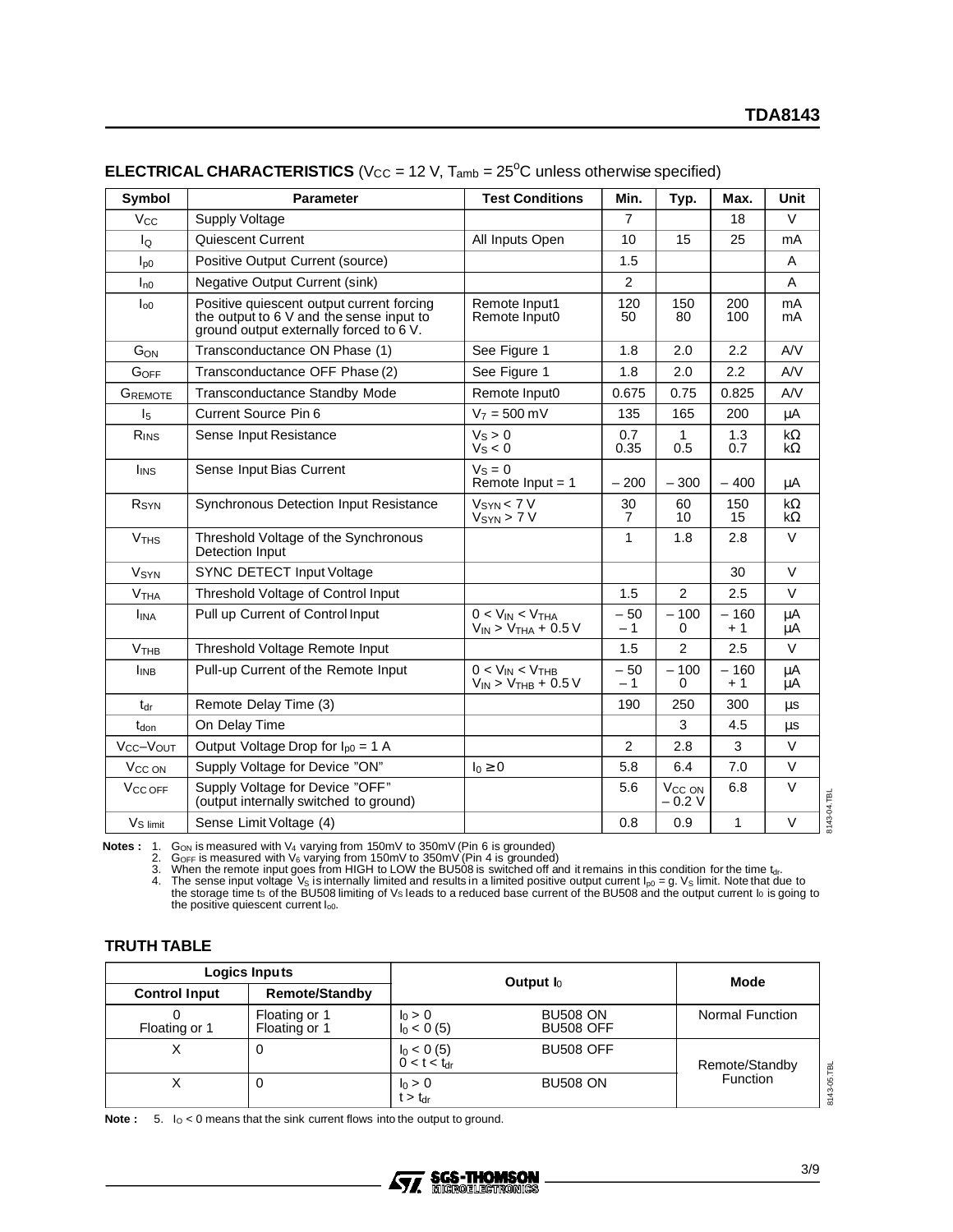





## **COMPONENTS LIST FOR TYPICAL APPLICATION**

| CRT                                 | 22"/26" 100°                                    | 14"/20" 90°                                 | <b>CRT</b>          | 22"/26" 100°                                 | 14"/20" 90°                          |
|-------------------------------------|-------------------------------------------------|---------------------------------------------|---------------------|----------------------------------------------|--------------------------------------|
| ۰a<br>$R_{o}$<br>$\sim$<br>◡◦<br>⊾o | 47 uF<br>$27 \Omega 2W$<br>220 µF<br>$10 \mu H$ | 47 µF<br>$27 \Omega 1 W$<br>220 µF<br>10 uH | Кb<br>◡<br>ΓS<br>Us | 4.7 $\Omega$<br>47 nF<br>$0.15 \Omega$<br>nF | 4.7 Ω<br>47 nF<br>$0.1 \Omega$<br>nF |

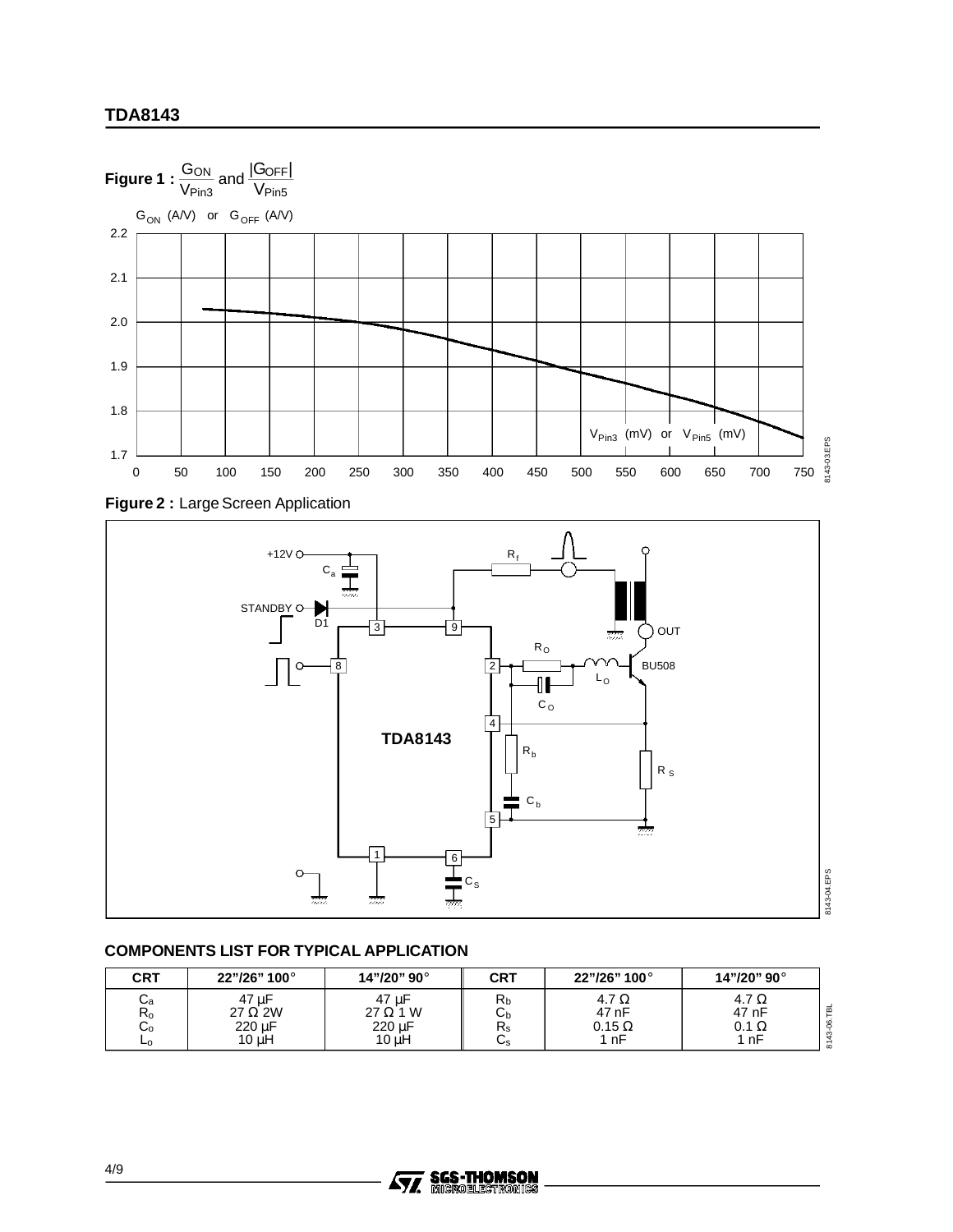#### **APPLICATION INFORMATION**

The conventional deflection system is shown in Figure 3. The driving circuit consists of a bipolar power transistor driven by a transformer and a mediumpower element plus some passive components.

During the active deflection phase the collector current of the power transistor is linearly rising and the driving circuitry mustbe adaptedto the required base current in order to ensure the power transistor saturation.

According to the limited components number the typical approach of the present TVs provides only a rough approximation of this objective ; in Figure 4 we give a comparisonbetweenthe typical real base current and the ideal base current waveform and the collector waveform.

The marked area represents a useless base current which gives an additional power dissipation on the power transistor.

Furthermoreduring the turn-ON and turn-OFF transient phase of the chassis the power transistor is extremely stressed when the convenctional network cannot guarantee the saturation ; for this reason, generally, the driving circuit must be carefully designed and is different for each deflection system.

The new approach, using the TDA8143, overcomes these restrictions by means of a feedback principle.

As shown in Figure 4, at each instant of time the ideal base current of the power transistor results from its collector current divided by such current gain whichensure the saturation; thus the required base current  $I<sub>b</sub>$  can be easily generated by a feedback transconductance amplifier  $g_m$  which senses the deflection current across the resistor  $R_s$  at the emitter of the power transistor and delivers :

#### $I_b = Rs \cdot g_m \cdot I_e$

The transconductance must only fulfill the condition :

$$
\frac{1}{1+\beta min} \cdot \frac{1}{R_S} < gm < \frac{1}{R_S}
$$

where  $\beta$  is the minimum current gain of the transitor. This method always ensures the correct base current and acts time independent on principle.

For the turn-OFF, the base of the power transistor must be dischargedby a quasi linear time decreasing current as given in Figure 5.

Conventional driver systems inherently result into a stable condition with a constant peak current magnitude.



57,

**Figure 3: Conventional Horizontal Deflection System for TVs**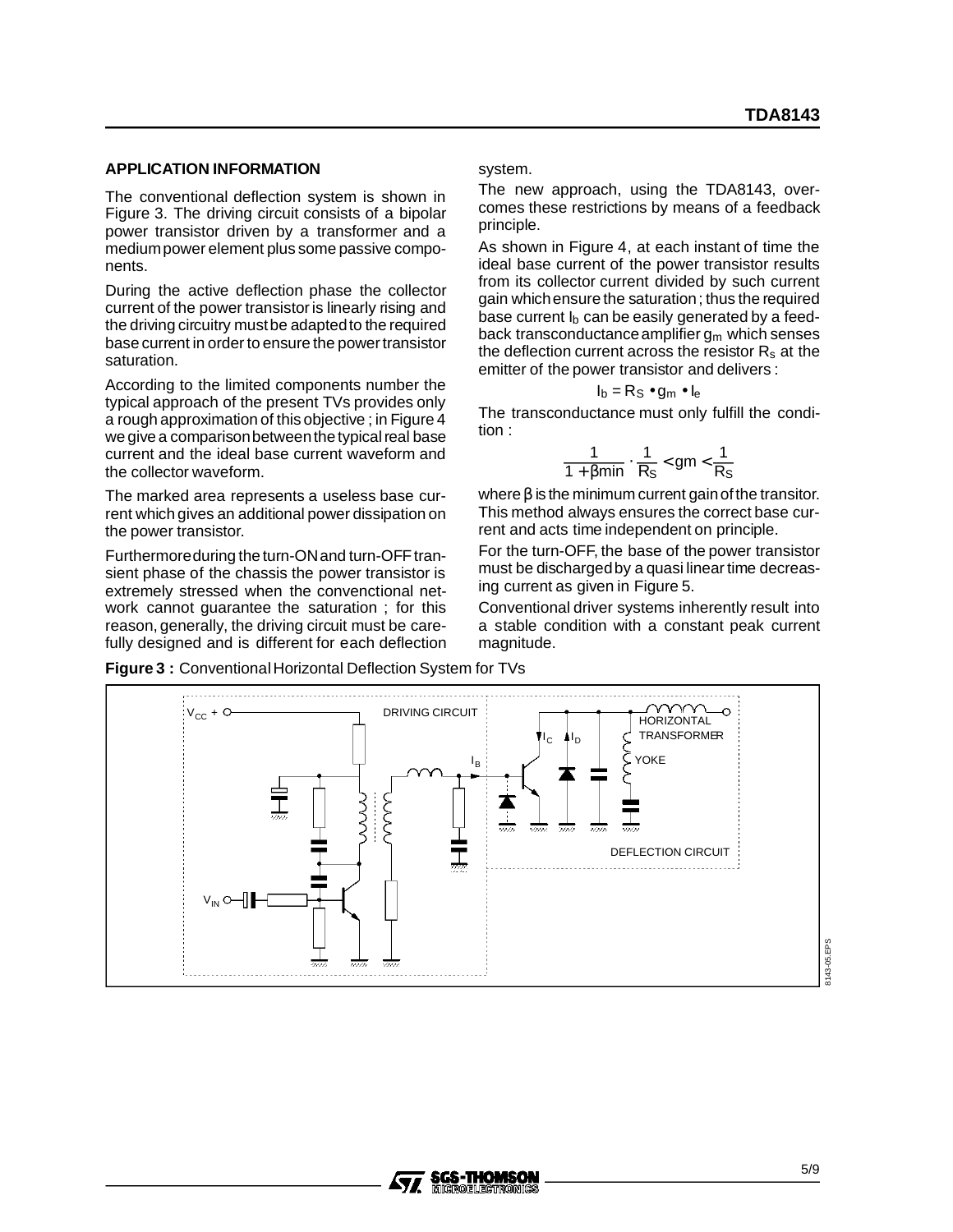

**Figure 4 :** Waveforms of Collector and Base Current

**Figure 5**

This is due to the constant base charge in the turn-ON phase independentfrom the collector current ; hence a high peak current results into a low storage time of the transistor because the excess base charge is a minimum and vice versa. In the active deflection the required function, high peak current-fast switch-OFF and low peak current-slow switch-OFF, is obtained by a controlled base discharge current for the power transistor ; the negative slope of this ramp is proportional to the actual sensed current.

As a result, the active driving system even improves the sharpnessof vertical lines on the screen compared with the traditional solution due to the increased stability factor of the loop represented as the variation of the storage time versus the collector peak current.



#### **CIRCUIT DESCRIPTION**

Figure 6 shows the block diagram of the TDA8143, the circuit consists of an input transconductance amplifier composed by Q1, Q2, Q3 and Q4.

The symmetrical output current is fed into the load resistor R1 and R2 ; the two amplifiers V1 and V2 realize a floating voltage to current converter which can drive 1.2A sink current and 2A source current for a wide common output range.

So, the overall transconductanceresults into :

$$
g_m = \frac{R1 + R2}{R3} \cdot \frac{1}{R5}
$$

A current source  $I_1$  generates a drop of 70mV across the resistor R4 which provides an output bias currentof 140mA; the controlinput determines the turn ON/OFF function.

In the ON phase, Q5 shorts the external capacitor

 $C_t$ . Within the input voltage range  $0 < V_{in} < 750$  mV the element realizes the transconductance function ; lower voltages are clamped by the D1/Q6 configuration.

8143-07.EPS

For input voltages higherthan 750mV, Q7 limits the maximum output current at 1.5Apeak.

In the turn-OFF mode,  $C_t$  will be charged by the controlled source I2 which is proportional to the input voltage, by this way, the output current decreases quasi linearly and the system stability is reached.

During the flyback phase, the IC is enabled via the sync. detector input ; this function with the limited sink and source current togetherwith the undervoltage turn-OFF and a chip temperature sensor ensure a complete protection of the IC.

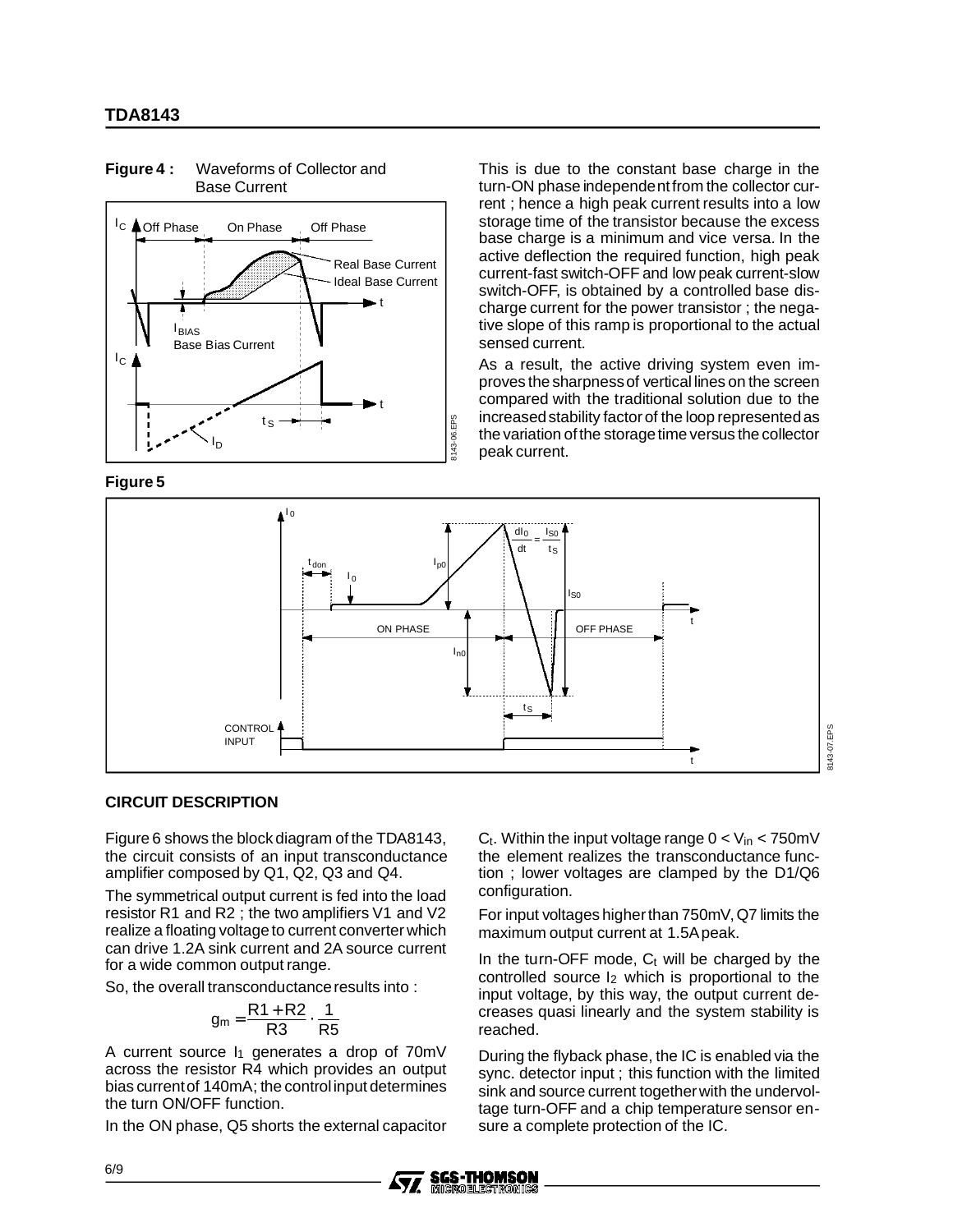

**Figure 6:** Block Diagram of the Integrated Horizontal Driver

In Figure 7 is shown the application diagram of the TDA8143, the few external component and the automatic handling possibility ensures a lower application cost versus the conventional approach shown in Figure 3.

In Figure 8 is shown the currents and voltage waveforms of the driver circuit of Figure 7 as to be seen, the driving charge  $I_b \cdot t_{on}$  has been reduced at minimum.

The power dissipation on this application condition is about 1.3W.

The presence of thermal shut-down circuit means that the heatsink can have a smaller factor of safety compared with that of a conventional circuit.

If for any reason, the junction temperature increases up to 150 $\rm ^{o}C$ , the thermal shut-down simply switches off the device.

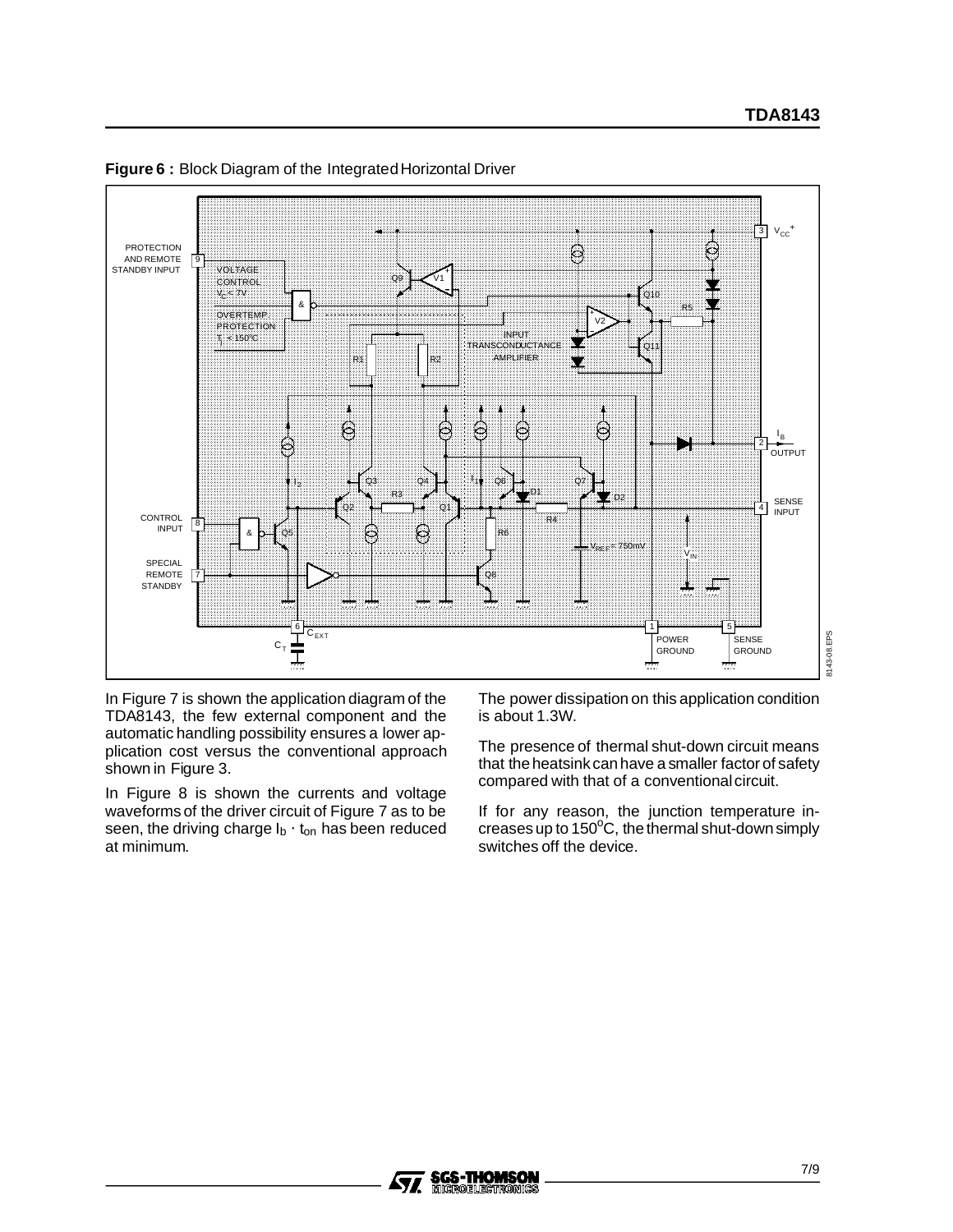



**Figure 8 :** Signal Diagrams of the Driver Circuits